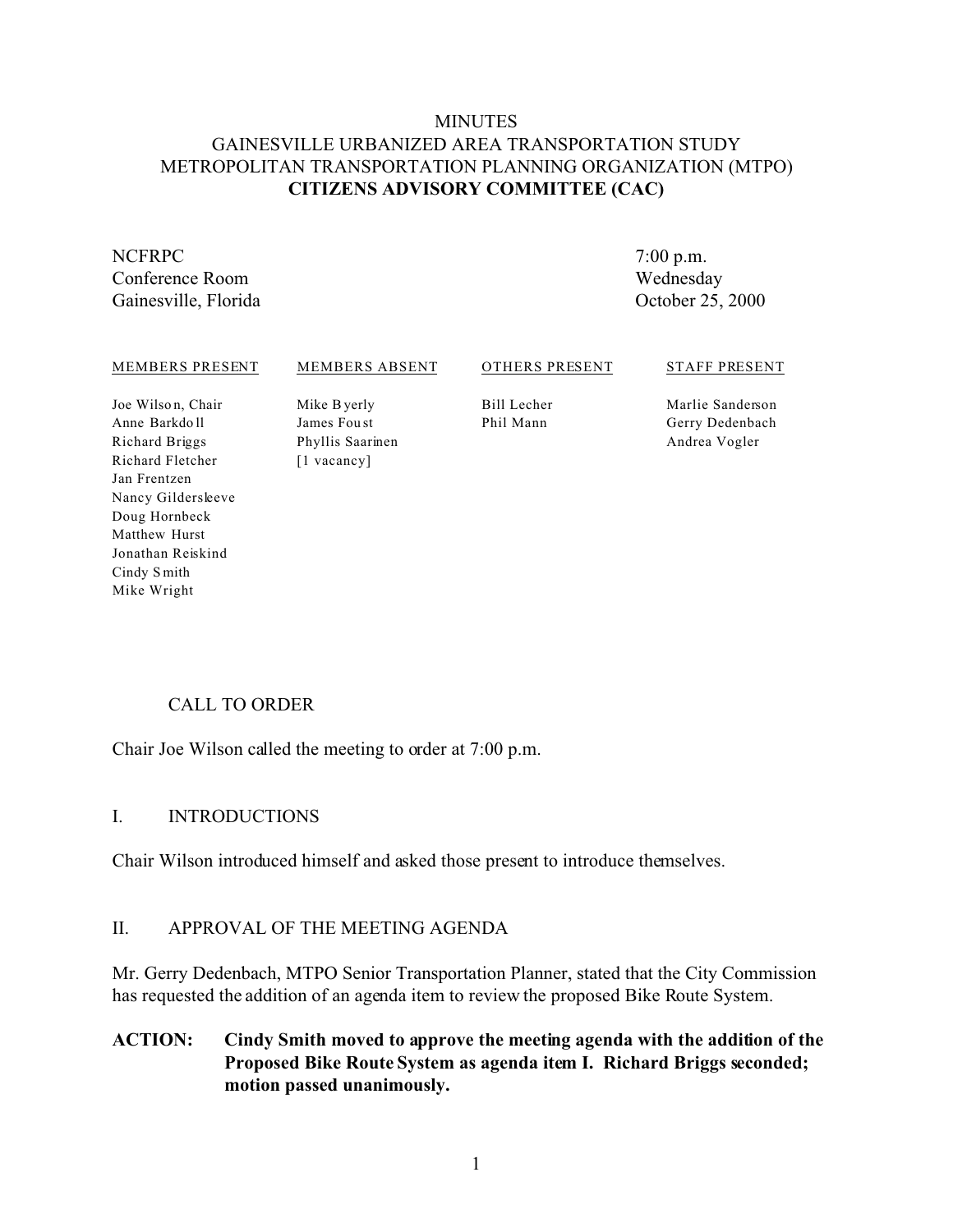## III. APPROVAL OF THE AUGUST 30 MINUTES

## **ACTION: Cindy Smith moved to approve the August 30 minutes with noted corrections. Richard Fletcher seconded; motion passed unanimously.**

### IV. CHAIRMAN'S REPORT

Mr. Dedenbach announced that the next MTPO meeting is November 9 at 1:30 p.m. and the next CAC meeting is scheduled for November 29. He stated that, due to the need to adopt the Long Range Transportation Plan by December 14, an additional Committee meeting is currently scheduled for November 15.

## V. AGENDA ITEMS TO BE DISCUSSED- LISTED IN ORDER OF IMPORTANCE

## A. SW 24TH AVENUE CROSS SECTION

Mr. Dedenbach stated that, at the August 30 meeting, representatives from the Alachua County Public Works Department (ACPWD) presented, for review and comments, the roadway crosssections developed for the SW 24<sup>th</sup> Avenue/SW 62<sup>nd</sup> Boulevard project. He said that the CAC referred this issue to the MTPO's Design Team. He noted that, at its September 19<sup>th</sup> meeting, the Design Team received a presentation from ACPWD staff, however, they took no action regarding this item. He added that they did, however, encourage ACPWD staff to construct the road consistent with the MTPO's adopted standards as contained in the Urban Design and Streetscape Policies. He concluded that the CAC needs to develop a recommendation to the Alachua County Commission, and the MTPO, concerning the proposed SW 24<sup>th</sup> Avenue and SW 62nd Boulevard cross sections.

Mr. Bill Lecher, ACPWD Assistant Director, discussed the SW 24<sup>th</sup> Avenue construction project and answered questions.

## **ACTION: Cindy Smith moved to recommend that the ACPWD include in the SW 24th Avenue construction project:**

- **1. a 10' sidewalk on the north side of the roadway;**
- **2. a neighborhood-street design;**
- **3. equestrian access under the Hogtown Creek bridge; and**
- **4. consideration of transit operations during the design phase.**

**Richard Briggs seconded; motion passed unanimously.**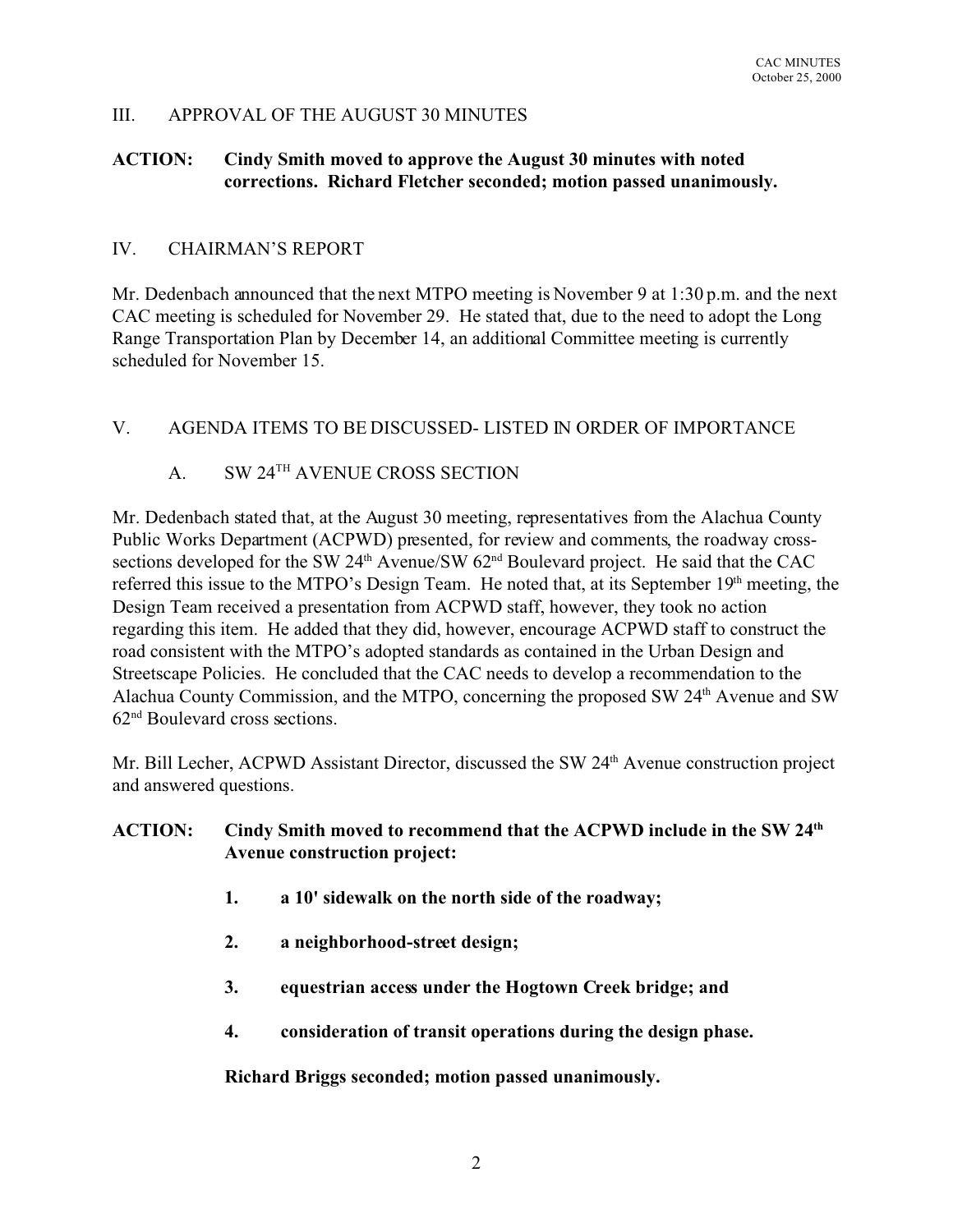#### B. TRAFFIC CITATION INFORMATION

Mr. Dedenbach stated that, at its July meeting, the MTPO discussed bicycle and pedestrian safety at intersections. He said that, during this discussion, the MTPO requested information, from law enforcement, concerning traffic citations issued for failure to yield the right-of-way to pedestrians. He noted that a table which summarizes the data received from the University of Florida Police Department, Gainesville Police Department and the Alachua County Sheriff's Office is included in the meeting materials. He added that staff requested, but did not receive, information from the Florida Highway Patrol.

## **ACTION: Jonathan Reiskind moved to:**

**1. recommend that the MTPO request that the City of Gainesville and Alachua County encourage the Gainesville Police Department and Alachua County Sheriff's Office to enforce traffic laws concerning failure to yield the right-of-way to pedestrians.**

## **Anne Barkdoll seconded; motion passed unanimously.**

C. PEDESTRIAN SIGNALS

Mr. Dedenbach stated that, at its July meeting, the MTPO discussed pedestrian safety at intersections. He said that, during this discussion, the Florida Department of Transportation (FDOT) offered to make a presentation concerning this issue to the MTPO and its Advisory Committees. He noted that staff from the City of Gainesville's Public Works Department, in conjunction with FDOT staff, prepared a presentation concerning pedestrian signals and gave this presentation at the September 19 Design Team and October 11 Alachua County Transportation Disadvantaged Coordinating Board (ACTDCB) meetings. He reviewed the ACTDCB recommendation and the Design Team comments.

Mr. Phil Mann, City of Gainesville Public Works Department Traffic Engineer II, gave a presentation concerning pedestrian signals.

# **ACTION: Cindy Smith moved to recommend that the MTPO:**

- **1. include audible traffic signals, where appropriate, in new transportation projects and plans as directed by the Transportation Equity Act for the 21st Century;**
- **2. include accessible pedestrian signals during the Main Street reconstruction project;**
- **3. add the installation of accessible pedestrian signals, where appropriate, to the MTPO's Urban Design and Streetscape Policies; and**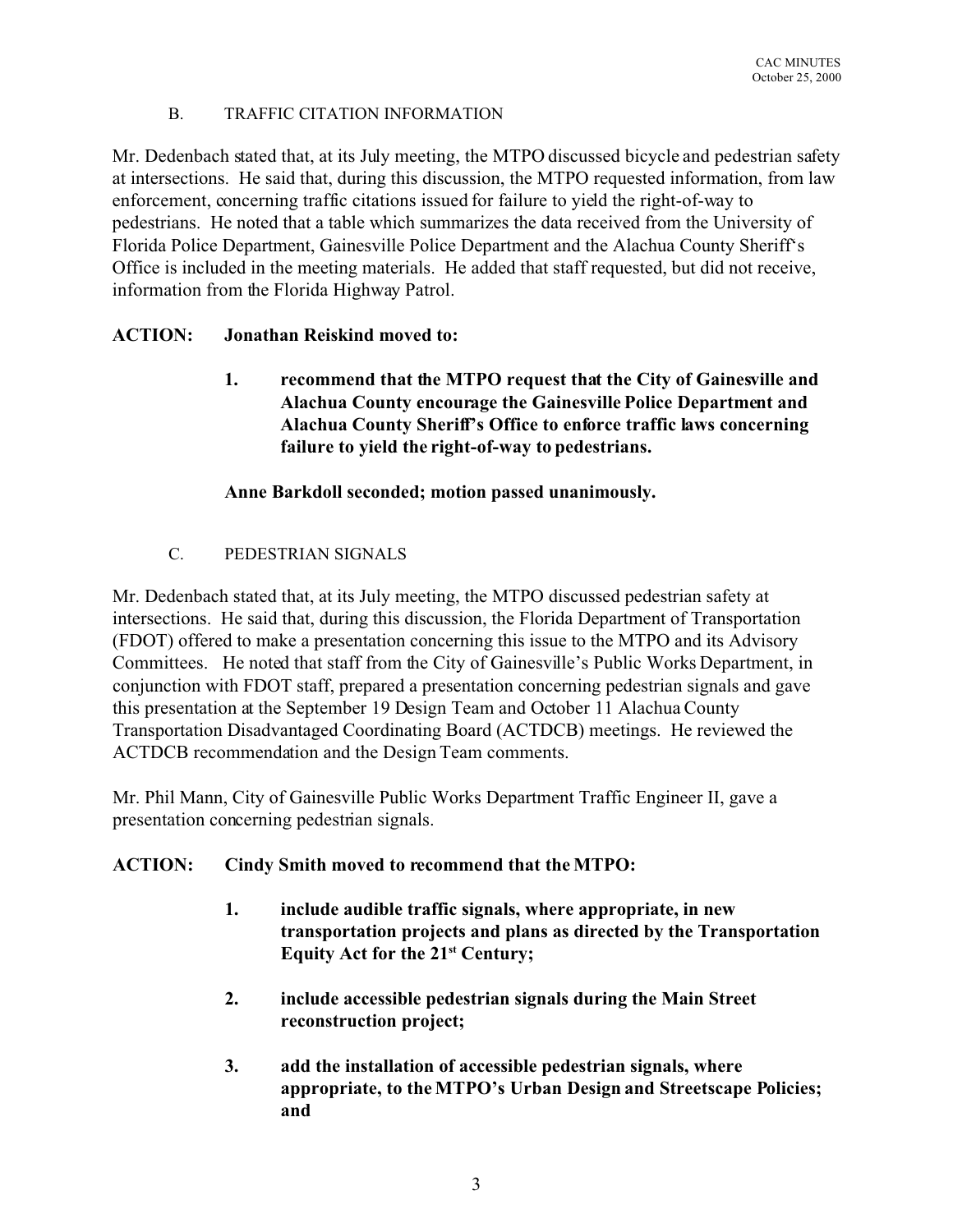#### **4. consider the addition of exclusive pedestrian crossing phases in high pedestrian-traffic areas.**

## **Anne Barkdoll seconded; motion passed unanimously.**

## D. PEDESTRIAN CROSSWALKS

Mr. Dedenbach stated that, at its March 20 meeting, the MTPO discussed whether brick or textured-paver crosswalks and sidewalks were difficult for individuals with disabilities to navigate because of the unevenness of the textured surface. He said that, during this discussion, the MTPO agreed to refer this issue to the ACTDCB. He reviewed the ACTDCB and Design Team recommendations.

## **ACTION: Cindy Smith moved to recommend that the MTPO:**

- **1. Use street print with colored asphalt to highlight pedestrian crosswalks where constrained by cost or State design requirements. Elsewhere, allow flexibility to utilize pavers, bricks and alternate treatments that meet the following criteria:**
	- **a. minimize:**
		- **1. the gaps between paving slabs; and**
		- **2. any vertical deviation between textured pavers;**
	- **b. define the junction between the footway and roadway with a full-height curb or tactile paving; and**
	- **c. construct all crosswalks and curbs in the most safe and stable manner.**

**Anne Barkdoll seconded; motion passed unanimously.**

# E. PUBLIC INVOLVEMENT PLAN

Mr. Dedenbach stated that, on December 14, 1994, the MTPO adopted its Public Involvement Plan. He said that this Plan is reviewed annually.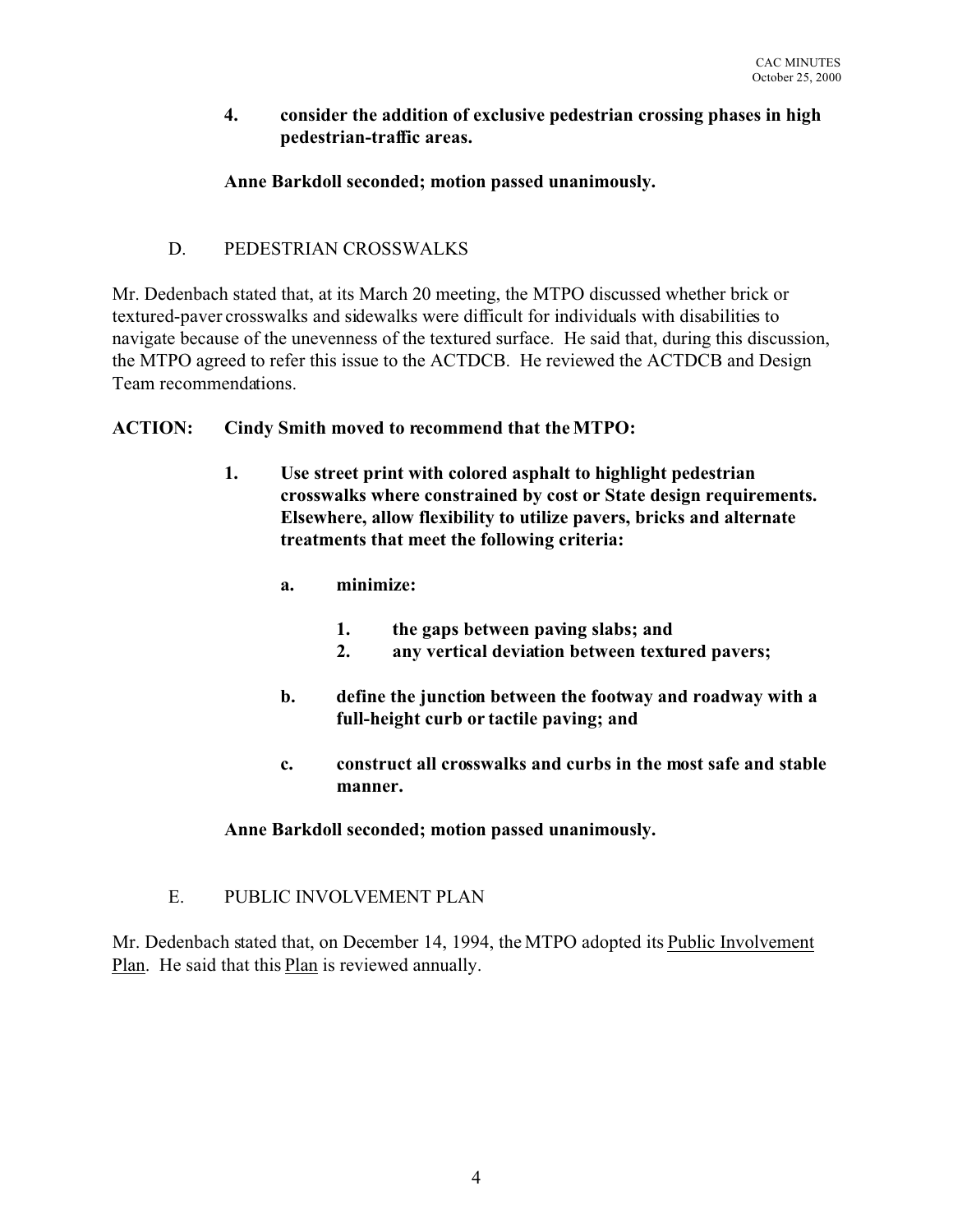- **ACTION: Anne Barkdoll moved to recommend that the MTPO accept the Public Involvement Plan as a completed planning document with the following revisions and considerations:**
	- **1. change page 32, number 1 to "a member of the MTPO's Citizens Advisory Committee";**
	- **2. hold evening meetings on a quarterly basis; and**
	- **3. direct MTPO staff to actively recruit minorities, the elderly and persons with disabilities to serve on the CAC.**

## **Richard Briggs seconded; motion passed unanimously.**

F. ARCHER ROAD/SW 23RD TERRACE TREES

Mr. Dedenbach stated that, at its July meeting, the MTPO approved a motion to refer to the Advisory Committees, for their review and comment, the discussion of opportunities for tree plantings along Archer Road and SW 23rd Terrace. He said that, at its September meeting, the Design Team, discussed the City of Gainesville Arborist's comments concerning this issue. He reviewed the joint Design Team, City of Gainesville and MTPO staff recommendation.

## **ACTION: Jan Frentzen moved to recommend that the MTPO:**

- **1. approve the Design Team, City of Gainesville Arborist and staff recommendations to:**
	- **a. plant 210 trees on SW 23rd Terrace as part of the 2000-2002 "Treemendous Gainesville" program;**
	- **b. request that Alachua County work together with the City of Gainesville in planting and maintaining trees along the Old Archer Road corridor;**
	- **c. encourage the City Commission to authorize City staff to work outside the city limits on this project; and**
	- **d. maintain a fourteen foot buffer along S.W. Archer Road for future expansion, from S.W. 23rd Terrace to S.W. 13th Street, of the Depot Avenue multi-purpose trail; and**
- **2. enrourage public participation ("adopt a tree") and tree mitigation banking to provide trees for this project.**

**Cindy Smith seconded; motion passed unanimously.**